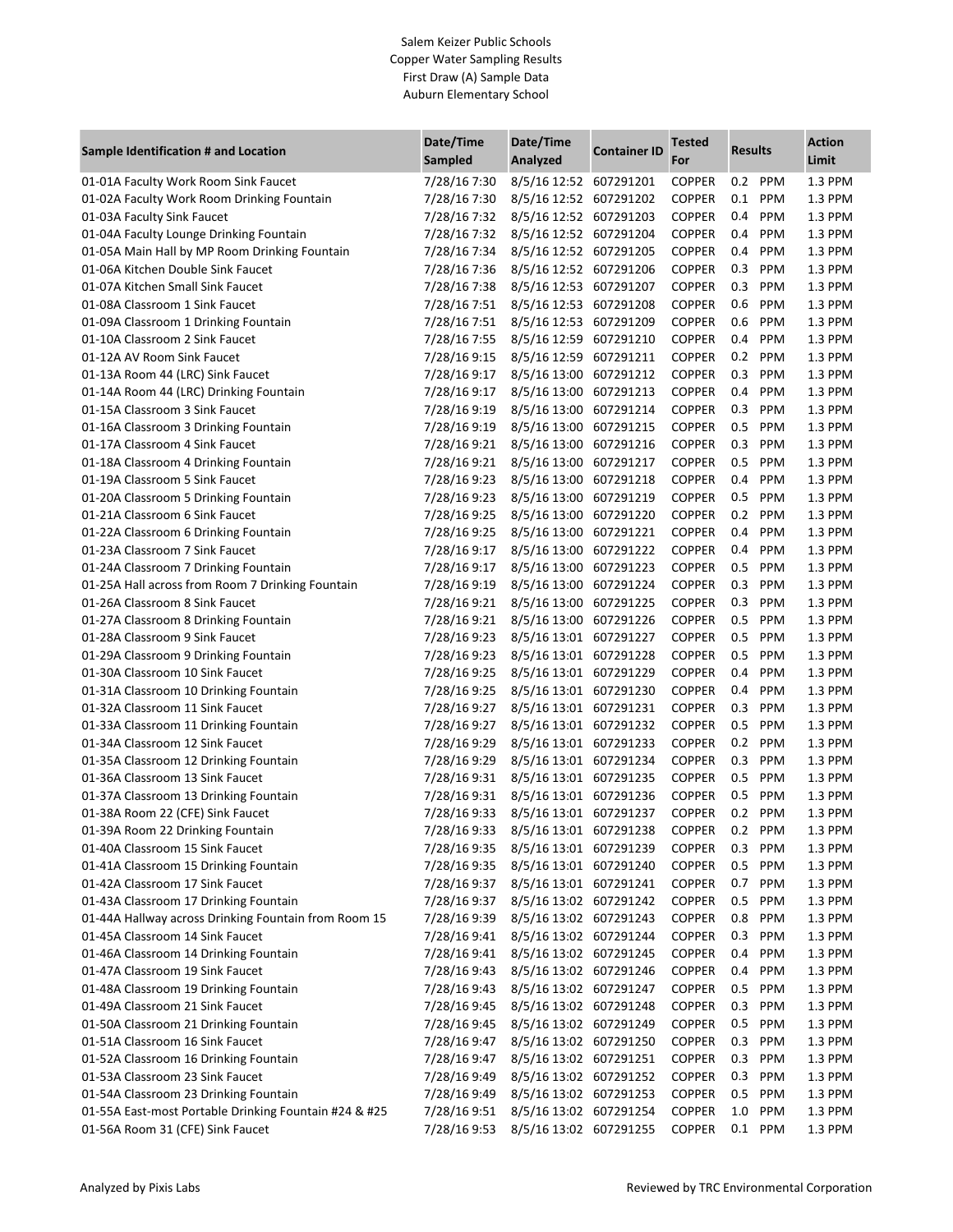## Salem Keizer Public Schools Copper Water Sampling Results First Draw (A) Sample Data Auburn Elementary School

| Sample Identification # and Location                 | Date/Time<br>Sampled                        | Date/Time<br>Analyzed         | <b>Container ID</b> Tested |        | <b>Results</b> | <b>Action</b><br>Limit |
|------------------------------------------------------|---------------------------------------------|-------------------------------|----------------------------|--------|----------------|------------------------|
| 01-57A South Portable Classroom 28 Sink Faucet       | 7/28/16 9:55                                | 8/5/16 13:03 607291256 COPPER |                            |        | 0.1 PPM        | 1.3 PPM                |
| 01-58A South Portable Classroom 28 Drinking Fountain | 7/28/16 9:57                                | 8/5/16 13:02 607291257        |                            | COPPER | $0.1$ PPM      | 1.3 PPM                |
| 01-59A South Portable Classroom 29 Sink Faucet       | 7/28/16 9:58 8/5/16 13:02 607291258 COPPER  |                               |                            |        | $0.1$ PPM      | 1.3 PPM                |
| 01-60A South Portable Classroom 29 Drinking Fountain | 7/28/16 10:00 8/5/16 13:02 607291259 COPPER |                               |                            |        | $0.0$ PPM      | 1.3 PPM                |
| 01-61A Room 31 Drinking Fountain                     | 7/28/16 9:53                                | 8/5/16 13:02 607291260 COPPER |                            |        | 0.3 PPM        | 1.3 PPM                |

EPA Action Level for Copper in Schools is 1.3 PPM

**SKPS Action Level for Copper is 1.3 PPM**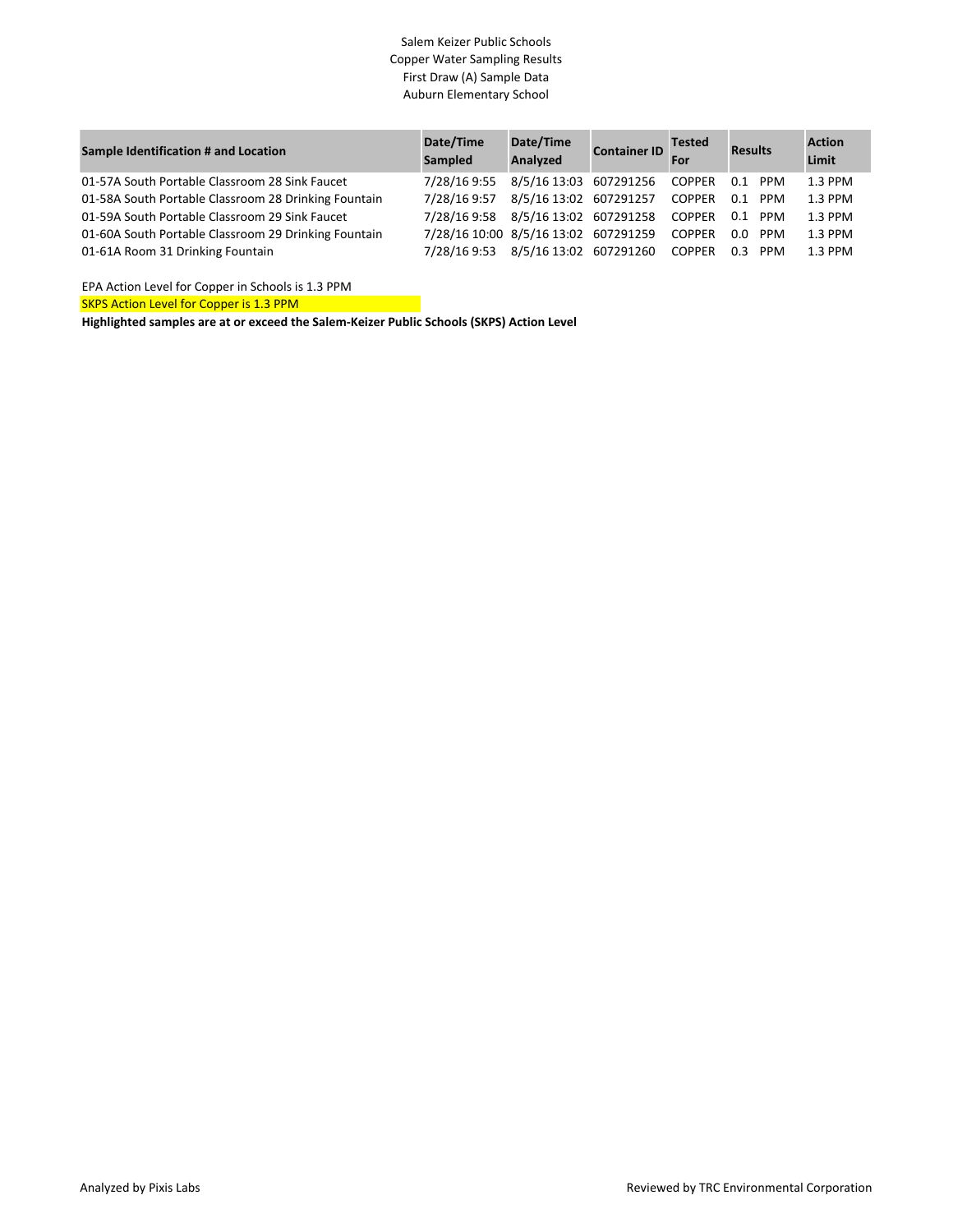### Salem-Keizer Public Schools Copper Water Sampling Results First Draw (A) Sample Data Auburn Elementary School

| <b>Sample Identification # and Location</b> | Date/Time<br><b>Sampled</b> | <b>Date</b><br><b>Analyzed</b> | <b>Container ID</b> | <b>Tested</b><br>For | <b>Results</b>    | <b>Action</b><br>Limit |
|---------------------------------------------|-----------------------------|--------------------------------|---------------------|----------------------|-------------------|------------------------|
| 01-11A Classroom 2 Drinking Fountain        | 10/14/2016 5:22 10/18/2016  |                                | 63251               | COPPER               | <b>PPM</b><br>0.6 | .3 PPM                 |

EPA Action Level for Copper in Schools is 1.3 PPM

SKPS Action Level for Copper is 1.3 PPM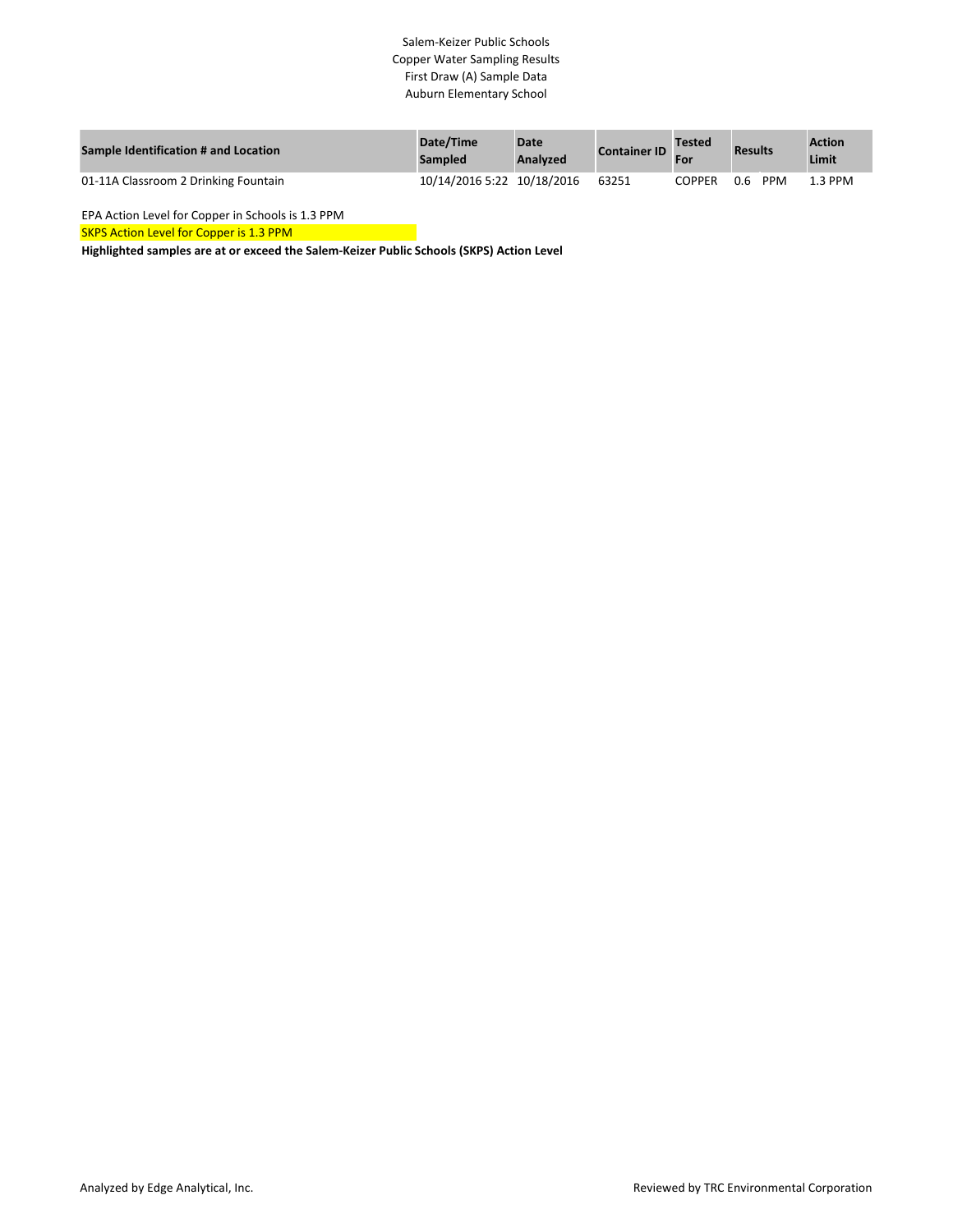# Salem-Keizer Public Schools Copper Water Sampling Results Flushed (B) Sample Data Auburn Elementary School

| Sample Identification # and Location    | Date/Time<br><b>Sampled</b> | Date/Time<br>Analyzed   | <b>Container ID</b> | <b>Tested</b><br>For | <b>Results</b> | <b>Action</b><br>Level |
|-----------------------------------------|-----------------------------|-------------------------|---------------------|----------------------|----------------|------------------------|
| 01-04B Faculty Lounge Drinking Fountain | 7/28/16 7:33                | 8/26/16 11:32 608191601 |                     | COPPER               | 0.4 PPM        | $1.3$ PPM              |
| 01-14B Room 44 (LRC) Drinking Fountain  | 7/28/16 9:18                | 8/26/16 11:32 608191602 |                     | <b>COPPER</b>        | 0.4 PPM        | $1.3$ PPM              |
| 01-56B Room 31 (CFE) Sink Faucet        | 7/28/16 9:54                | 8/26/16 11:32 608191603 |                     | <b>COPPER</b>        | 0.1 PPM        | 1.3 PPM                |

EPA Action Level for Copper in Schools is 1.3 PPM

SKPS Action Level for Copper is 1.3 PPM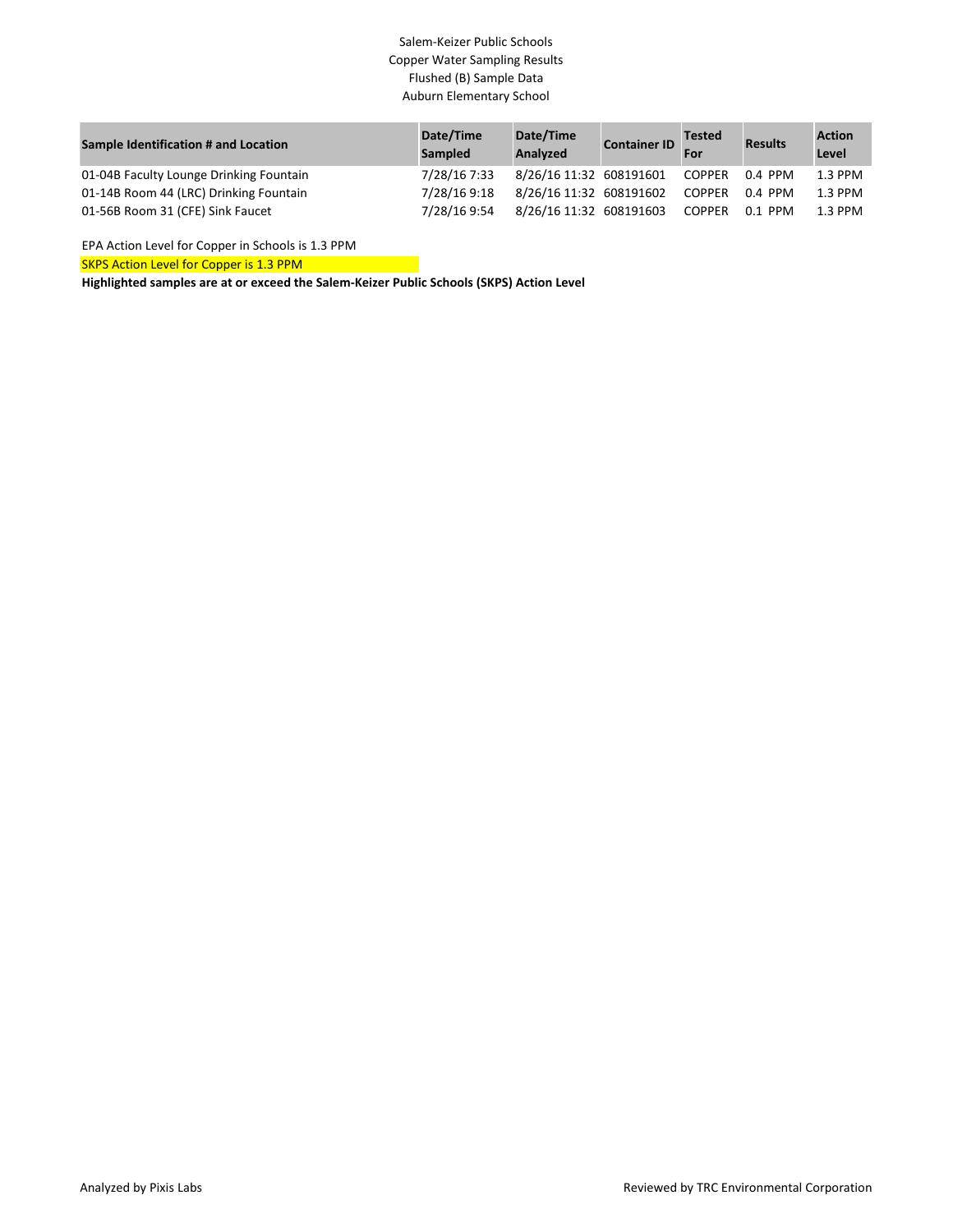### Salem-Keizer Public Schools Copper Water Sampling Results First Draw (C) Sample Data Auburn Elementary School

| Sample Identification # and Location    | Date/Time<br><b>Sampled</b> | <b>Date</b><br>Analyzed | <b>Container ID</b> | <b>Tested</b><br>For | <b>Results</b>    | <b>Action</b><br>Limit |
|-----------------------------------------|-----------------------------|-------------------------|---------------------|----------------------|-------------------|------------------------|
| 01-04C Faculty Lounge Drinking Fountain | 10/14/2016 5:31 10/18/2016  |                         | 63245               | COPPER               | <b>PPM</b><br>0.3 | $1.3$ PPM              |
| 01-14C Room 44 (LRC) Drinking Fountain  | 10/14/2016 5:41 10/18/2016  |                         | 63246               | <b>COPPER</b>        | <b>PPM</b><br>0.4 | $1.3$ PPM              |
| 01-56C Room 31 (CFE) Sink Faucet        | 10/14/2016 5:55 10/18/2016  |                         | 63247               | <b>COPPER</b>        | <b>PPM</b><br>0.3 | 1.3 PPM                |

SKPS Action Level for Copper is 1.3 PPM EPA Action Level for Copper in Schools is 1.3 PPM